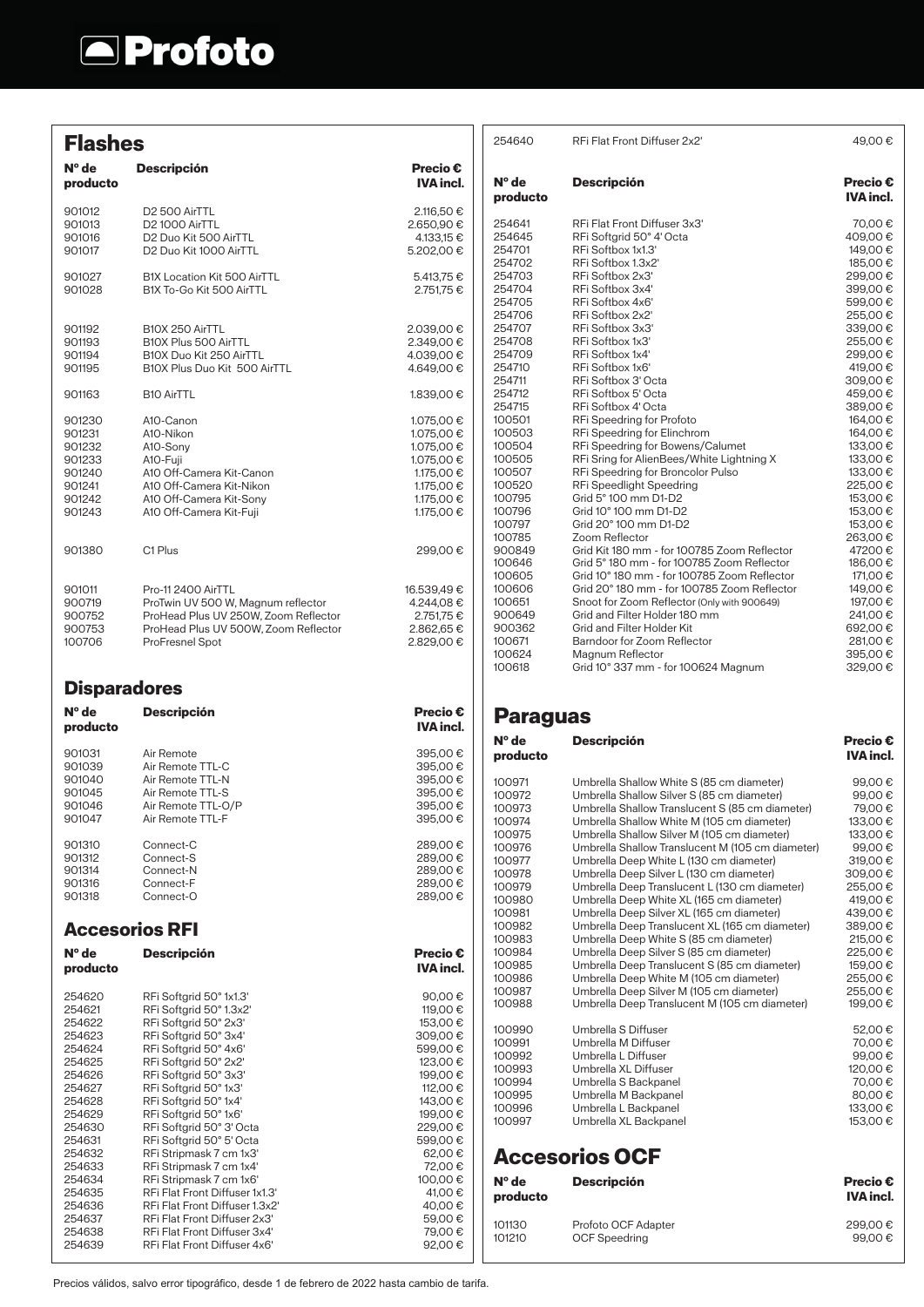

| 101211<br>101212<br>101213<br>101214<br>101215<br>101216<br>101217<br>101218<br>101220<br>101221 | OCF Softbox 2' Octa<br>OCF Softgrid 50° 2' Octa<br>OCF Softbox 1.3x1.3<br>OCF Softgrid 50° 1.3x1.3'<br>OCF Softbox 2x3'<br>OCF Softgrid 50° 2x3'<br>OCF Softbox 1x3'<br>OCF Softgrid 50°1x3'<br>OCF Beauty Dish White 2'<br>OCF Beauty Dish Silver 2' |                 | 174,00 €<br>133.00€<br>133,00 €<br>90,00€<br>245,00€<br>145,00 €<br>225.00€<br>139,00 €<br>199,00 €<br>199,00€ | 101302<br>101207<br>101225<br>101227<br>N° de<br>producto | Clic Grid & Gel Kit<br>Soft Bounce<br>A1 Flash Stand<br>Bounce Card<br><b>Flastubes y Covers</b><br><b>Descripción</b>                                                | 129,00 €<br>169,00€<br>24,00€<br>45,00€<br><b>Precio €</b><br><b>IVA incl.</b> |
|--------------------------------------------------------------------------------------------------|-------------------------------------------------------------------------------------------------------------------------------------------------------------------------------------------------------------------------------------------------------|-----------------|----------------------------------------------------------------------------------------------------------------|-----------------------------------------------------------|-----------------------------------------------------------------------------------------------------------------------------------------------------------------------|--------------------------------------------------------------------------------|
| 100772<br>100793                                                                                 | OCF Zoom Reflector<br>OCF Magnum Reflector                                                                                                                                                                                                            |                 | 159,00€<br>225,00€                                                                                             | 331529<br>331531<br>331532<br>101532<br>101552            | High Capacity Quartz Flashtube for D1<br>Flashtube for D2 500/1000<br>High Capacity Quartz Flashtube for D2<br>Flashtube for ProTwin<br>ProHead Flashtube Perfect ARC | 494,00 €<br>230,00€<br>494,00 €<br>604,00€<br>604,00€                          |
|                                                                                                  | <b>Accesorios OCFII</b>                                                                                                                                                                                                                               |                 |                                                                                                                | 101561                                                    | Glass Cover for Flat Front                                                                                                                                            | 197,00 €                                                                       |
| N° de<br>producto                                                                                | <b>Descripción</b>                                                                                                                                                                                                                                    |                 | <b>Precio €</b><br><b>IVA incl.</b>                                                                            | 101562<br>101563<br>101590<br>101591                      | Glass Cover for Flat Front -600 K<br>Glass Cover for Flat Front -300 K<br>Glass Cover Plus 75 mm Frosted -300K<br>Glass Cover Plus 75 mm Frosted -600K                | 219,00 €<br>219,00€<br>274,00 €<br>274,00 €                                    |
| 101127                                                                                           | OCF II Barndoor                                                                                                                                                                                                                                       |                 | 199,00€                                                                                                        | 101592                                                    | Glass Cover Plus 75 mm Frosted UNC                                                                                                                                    | 270,00 €                                                                       |
| 101128                                                                                           | OCF II Snoot                                                                                                                                                                                                                                          |                 | 99,00€                                                                                                         | 101593                                                    | Glass Cover Plus 75 mm Clear -300K                                                                                                                                    | 274,00 €                                                                       |
| 101129<br>101126                                                                                 | OCF II Grid & Gel Kit<br>OCF II Grid & Gel Holder                                                                                                                                                                                                     |                 | 199,00€<br>99,00€                                                                                              | 101594<br>101595                                          | Glass Cover Plus 75 mm Clear UNC<br>Glass Cover Plus 100 mm Frosted -300K                                                                                             | 270.00€<br>296,00€                                                             |
| 101040                                                                                           | OCF II Gel Ring                                                                                                                                                                                                                                       |                 | 70,00€                                                                                                         | 101596                                                    | Glass Cover Plus 100 mm Frosted -600K                                                                                                                                 | 296.00€                                                                        |
| 101121                                                                                           | OCF II Grid 10°                                                                                                                                                                                                                                       |                 | 70,00€                                                                                                         | 101597                                                    | Glass Cover Plus 100 mm UNC                                                                                                                                           | 259,00€                                                                        |
| 101122<br>101123                                                                                 | OCF II Grid 20°<br>OCF II Grid 30°                                                                                                                                                                                                                    |                 | 70,00€<br>70,00€                                                                                               | 101598<br>101599                                          | Glass Cover Plus 100 mm Clear - 300K<br>Glass Cover Plus 100 mm Clear UNC                                                                                             | 269,00€<br>285,00€                                                             |
| 101041                                                                                           | OCF II Gel - Full CTO                                                                                                                                                                                                                                 |                 | 70,00€                                                                                                         | 102002                                                    | Halogen Lamp Mini-can E11 250W/120V                                                                                                                                   | 43,00 €                                                                        |
| 101042                                                                                           | OCF II Gel - Half CTO                                                                                                                                                                                                                                 |                 | 70,00€                                                                                                         | 102007                                                    | Halogen Lamp Mini-can E11 500W/120V                                                                                                                                   | 54,00€                                                                         |
| 101043<br>101044                                                                                 | OCF II Gel - Quarter CTO                                                                                                                                                                                                                              |                 | 70,00€                                                                                                         | 102013<br>102014                                          | Halogen Lamp Mini-can E11 250W/240V<br>Halogen Lamp Mini-can E11 100W/120V (Pro-B Head)                                                                               | 43,00 €<br>43,00 €                                                             |
| 101045                                                                                           | OCF II Gel - Quarter CTB<br>OCF II Gel - Half Plus Green                                                                                                                                                                                              |                 | 70,00€<br>70,00€                                                                                               | 102015                                                    | Halogen Lamp Mini-can E11 500W/240V                                                                                                                                   | 54,00€                                                                         |
| 101046                                                                                           | OCF II Gel - Rose Pink                                                                                                                                                                                                                                |                 | 70,00€                                                                                                         | 102071                                                    | Halogen Lamp GX/GY 6.35 300W/120V                                                                                                                                     | 50,00€                                                                         |
| 101047<br>101048                                                                                 | OCF II Gel - Scarlet<br>OCF II Gel - Light Lavender                                                                                                                                                                                                   |                 | 70,00€<br>70,00€                                                                                               | 100704<br>100784                                          | Glass for Softlight Reflector<br>ProRing Diffuser                                                                                                                     | 109,00€<br>384,00 €                                                            |
| 101049                                                                                           | OCF II Gel - Blue                                                                                                                                                                                                                                     |                 | 70,00€                                                                                                         |                                                           |                                                                                                                                                                       |                                                                                |
| 101050                                                                                           | OCF II Gel - Yellow                                                                                                                                                                                                                                   |                 | 70,00€                                                                                                         |                                                           |                                                                                                                                                                       |                                                                                |
| 101051<br>101052                                                                                 | OCF II Gel - Peacock Blue<br>OCF II Gel - Jade                                                                                                                                                                                                        |                 | 70,00 €<br>70,00€                                                                                              | 331514<br>331515                                          | Flashtube for Acute/D4 Head<br>Flashtube for Acute/D4 Twin                                                                                                            | 604,00€<br>659,00€                                                             |
|                                                                                                  |                                                                                                                                                                                                                                                       |                 |                                                                                                                | 331522                                                    | Flashtube for D1 250                                                                                                                                                  | 186,00€                                                                        |
|                                                                                                  |                                                                                                                                                                                                                                                       |                 |                                                                                                                | 331523<br>331528                                          | Flashtube for D1 500/1000<br>Flashtube for B1500                                                                                                                      | 197,00 €<br>197,00 €                                                           |
|                                                                                                  | Reflectores de mano                                                                                                                                                                                                                                   |                 |                                                                                                                |                                                           |                                                                                                                                                                       |                                                                                |
|                                                                                                  |                                                                                                                                                                                                                                                       |                 |                                                                                                                |                                                           |                                                                                                                                                                       |                                                                                |
|                                                                                                  |                                                                                                                                                                                                                                                       |                 |                                                                                                                | 331524                                                    | Glass Plate for Flat Front Standard                                                                                                                                   | 76,00 €                                                                        |
| $N^{\circ}$ de<br>producto                                                                       | <b>Descripción</b>                                                                                                                                                                                                                                    |                 | <b>Precio €</b><br><b>IVA incl.</b>                                                                            | 331525                                                    | Glass Plate for Flat Front Clear                                                                                                                                      | 72,00€                                                                         |
|                                                                                                  |                                                                                                                                                                                                                                                       |                 |                                                                                                                | 331526<br>331527                                          | Glass Plate for Flat Front Frosted UV -300 K<br>Glass Plate for Flat Front Frosted UV -600 K                                                                          | 98,00€<br>98,00€                                                               |
| 100960                                                                                           | Collapsible Reflector Silver/White M                                                                                                                                                                                                                  |                 | 99,00€                                                                                                         |                                                           |                                                                                                                                                                       |                                                                                |
| 100961<br>100962                                                                                 | Collapsible Reflector Silver/White L<br>Collapsible Reflector SunSilver/White M                                                                                                                                                                       |                 | 149,00€<br>99,00€                                                                                              | 300514                                                    | ProRing Plus UV                                                                                                                                                       | 2.116,50 €                                                                     |
| 100963                                                                                           | Collapsible Reflector SunSilver/White L                                                                                                                                                                                                               |                 | 149,00€                                                                                                        | 300519                                                    | ProRing2 plus UV                                                                                                                                                      | 3.497,90 €                                                                     |
| 100964                                                                                           | Collapsible Reflector Gold/White M                                                                                                                                                                                                                    |                 | 99,00€                                                                                                         | 301508                                                    | Flashtube for ProRing2                                                                                                                                                | 1.869,00 €                                                                     |
| 100965<br>100966                                                                                 | Collapsible Reflector Gold/White L<br>Collapsible Reflector Black/White M                                                                                                                                                                             |                 | 149,00 €<br>99,00€                                                                                             |                                                           |                                                                                                                                                                       |                                                                                |
| 100967                                                                                           | Collapsible Reflector Black/White L                                                                                                                                                                                                                   |                 | 149,00 €                                                                                                       | 100786                                                    | Zoom Cap Zoom Reflector (180 mm diameter)                                                                                                                             | 10,00 €                                                                        |
| 100968                                                                                           | Collapsible Reflector Translucent M                                                                                                                                                                                                                   |                 | 99,00€                                                                                                         | 100799                                                    | Protective Cap (B1, B1X, B2, D1 y D2)                                                                                                                                 | 27,00€                                                                         |
| 100969                                                                                           | Collapsible Reflector Translucent L                                                                                                                                                                                                                   |                 | 149,00 €                                                                                                       | 100700                                                    | Protective Cap (Profoto B10)                                                                                                                                          | 51,00€                                                                         |
|                                                                                                  |                                                                                                                                                                                                                                                       |                 |                                                                                                                | <b>Cables</b>                                             |                                                                                                                                                                       |                                                                                |
| <b>Clic</b>                                                                                      |                                                                                                                                                                                                                                                       |                 |                                                                                                                | N° de<br>producto                                         | <b>Descripción</b>                                                                                                                                                    | <b>Precio €</b><br><b>IVA incl.</b>                                            |
| $N^{\circ}$ de<br>producto                                                                       | <b>Descripción</b>                                                                                                                                                                                                                                    | <b>Precio €</b> | <b>IVA incl.</b>                                                                                               |                                                           |                                                                                                                                                                       |                                                                                |
|                                                                                                  |                                                                                                                                                                                                                                                       |                 |                                                                                                                | 303518<br>303519                                          | Extension Cable for ProHead 5 m<br>Extension Cable for ProHead 10 m                                                                                                   | 439,00€<br>578,00 €                                                            |
| 101303                                                                                           | Clic Softbox Octa                                                                                                                                                                                                                                     |                 | 299€                                                                                                           | 102531                                                    | Power Cable C7 EUR                                                                                                                                                    | 18,00€                                                                         |
| 101304                                                                                           | Clic Softgrid Octa                                                                                                                                                                                                                                    |                 | 129€                                                                                                           | 102540                                                    | Power Cable C19 5 m EUR                                                                                                                                               | 109,00€                                                                        |
| 101011                                                                                           | Clic Gel Quarter CTB                                                                                                                                                                                                                                  |                 | 49,00€                                                                                                         | 102550<br>103011                                          | Power Cable C13 5 m EUR<br>3.5 mm Miniphone Male to PC                                                                                                                | 41,00 €<br>10,00 €                                                             |
| 101012                                                                                           | Clic Gel Rose Pink                                                                                                                                                                                                                                    |                 | 49,00€                                                                                                         | 103012                                                    | Air Camera Release Cable for Canon N3                                                                                                                                 | 35,00€                                                                         |
| 101013                                                                                           | Clic Gel Peacock Blue                                                                                                                                                                                                                                 |                 | 49,00€                                                                                                         | 103013<br>103014                                          | Air Camera Release Cable for Nikon<br>Air Camera Release Cable for Canon E3                                                                                           | 37,00€<br>74,00 €                                                              |
| 101014<br>101015                                                                                 | Clic Gel Scarlett<br>Clic Gel Jade                                                                                                                                                                                                                    |                 | 49,00€<br>49,00€                                                                                               | 103016                                                    | 1/4 Phono Male to 3.5 mm Miniphone Male                                                                                                                               | 10,00€                                                                         |
| 101016                                                                                           | Clic Gel Yellow                                                                                                                                                                                                                                       |                 | 49,00€                                                                                                         | 103017                                                    | USB Extension Cable 2.0                                                                                                                                               | 6,90€                                                                          |
| 101017                                                                                           | Clic Gel Light Lavender                                                                                                                                                                                                                               |                 | 49,00€                                                                                                         | 103018<br>103019                                          | Adapter 1/4 Phono Male to Miniphone<br>Plastic Hot Shoe Grip                                                                                                          | 9,00€<br>9,00€                                                                 |
| 101018<br>101019                                                                                 | Clic Gel Blue<br>Clic Gel Full CTO                                                                                                                                                                                                                    |                 | 49,00€<br>49,00€                                                                                               | 103020                                                    | 3.5 mm Miniphone Male to Miniphone                                                                                                                                    | 10,00€                                                                         |
| 101020                                                                                           | Clic Gel Half Plus Green                                                                                                                                                                                                                              |                 | 49,00€                                                                                                         | 103023                                                    | Air Camera Pre-release Cable for Canon                                                                                                                                | 72,00€                                                                         |
| 101021                                                                                           | Clic Gel Half CTO                                                                                                                                                                                                                                     |                 | 49,00€                                                                                                         | 103024                                                    | Air Camera Pre-release Cable for Nikon                                                                                                                                | 94,00€                                                                         |
| 101022<br>101219                                                                                 | Clic Gel Quarter CTO<br>Clic Grid 20                                                                                                                                                                                                                  |                 | 49,00€<br>49,00€                                                                                               | 103025<br>103026                                          | Air Camera Pre-release Cable for Hasselblad/Canon<br>Air Camera Release Cable for Olympus                                                                             | 56,00€<br>64,00€                                                               |
| 101230<br>101301                                                                                 | Clic Dome<br>Clic Creative Gel Kit                                                                                                                                                                                                                    |                 | 49,00€<br>129,00 €                                                                                             | 103027<br>103029                                          | Air Camera Pre-release Cable for Olympus<br>Air Camera Release Cable for Sony/Konica Minolta                                                                          | 72,00 €<br>64,00€                                                              |

Precios válidos, salvo error tipográfico, desde 1 de febrero de 2022 hasta cambio de tarifa.